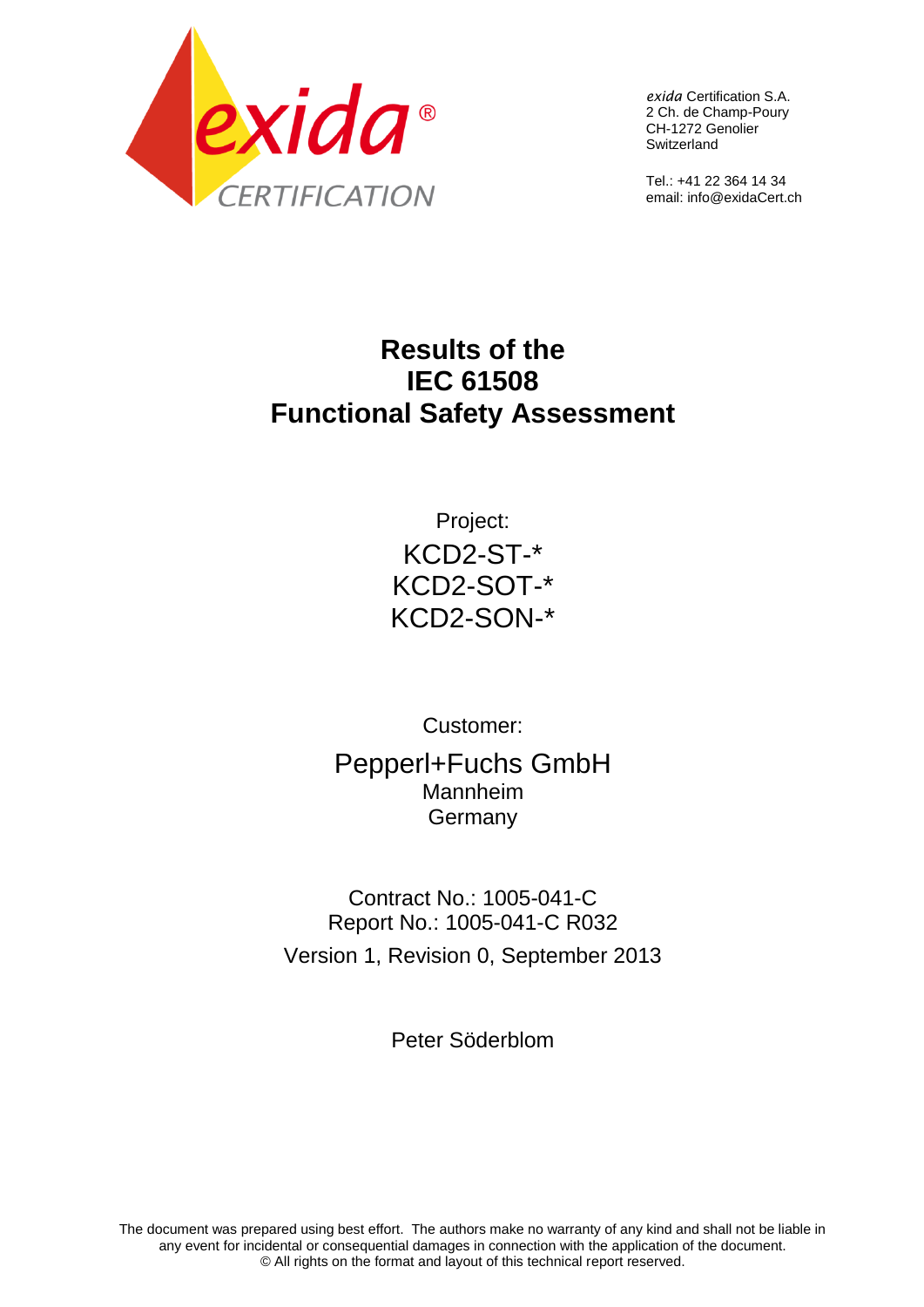

#### **Management summary**

The Functional Safety Assessment of the Pepperl+Fuchs GmbH, performed by *exida* Certification S.A. consisted of the following activities:

exida Certification S.A. assessed the setup of the development process used by Pepperl+Fuchs GmbH for development projects against the relevant requirements of IEC 61508:2010 (hereafter referred as IEC 61508) parts 1 and 2.

Subject to this assessment were the Functional Safety Planning activities, the tailoring of the Verification and Validation activities and the realization of the technical safety aspects using the KCD2-ST/SOT/SON development project.

- *exida* Certification S.A. audited the development process by a detailed development audit which investigated the compliance with IEC 61508 of the processes, procedures and techniques as implemented for the Pepperl+Fuchs GmbH KCD2-ST/SOT/SON development. The investigation was executed using subsets of the IEC 61508 requirements tailored to the work scope of the development team.
- exida Certification S.A. assessed the Safety Case prepared by Pepperl+Fuchs GmbH against the technical requirements of IEC 61508.

The result of the Functional Safety Assessment can be summarized by the following statements:

**The audited development process as tailored and implemented by the Pepperl+Fuchs GmbH Type A development project for KCD2-ST/SOT/SON, complies with the relevant safety management requirements of IEC 61508 SIL 2.**

**The assessment of the FMEDA, which was performed according to IEC 61508, has shown**  that the KCD2-ST/SOT/SON have a  $PFD_{AVG}$  within the allowed range for SIL 2 (HFT = 0) **according to table 2 of IEC 61508-1 and a Safe Failure Fraction (SFF) of > 78%.**

**This means that the KCD2-S(O)T-(Ex)\*(.LB)(.SP) with hardware version 05-5912A and KCD2-SON-(Ex)\*(.R1)(.SP) with hardware version 05-6666A are capable for use in SIL 2 applications in low or high demand mode, when properly designed into a Safety Instrumented Function per the requirements in the Safety Manual.** 

 $\int f + \int -$ 

Assessor Peter Söderblom

Certifying assessor Dr. Cornelius Rieß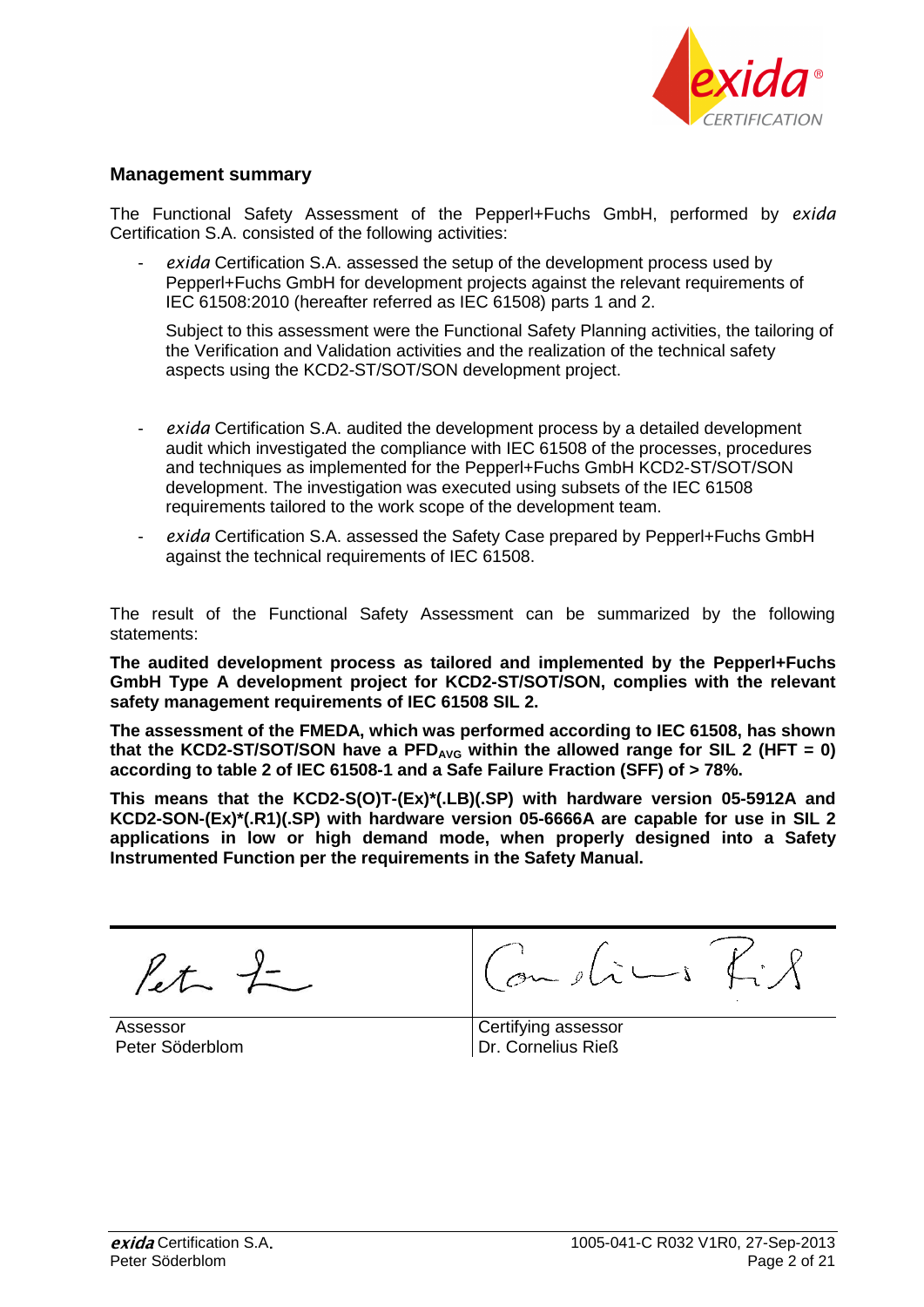

# **Content**

| 1.                                                                        |  |
|---------------------------------------------------------------------------|--|
| 1.1                                                                       |  |
| $\overline{2}$                                                            |  |
| 2.1                                                                       |  |
| 2.2                                                                       |  |
|                                                                           |  |
| 3.1                                                                       |  |
| 3.2                                                                       |  |
|                                                                           |  |
| 4.1                                                                       |  |
| 4.2                                                                       |  |
| 4.2.1                                                                     |  |
| 4.2.2                                                                     |  |
| 4.2.3                                                                     |  |
| 4.2.4                                                                     |  |
| 4.2.5                                                                     |  |
| 4.3                                                                       |  |
| Safety Requirement Specification and traceability into design 13<br>4.3.1 |  |
| 4.4                                                                       |  |
| 4.4.1                                                                     |  |
| 4.5                                                                       |  |
|                                                                           |  |
|                                                                           |  |
| 4.6                                                                       |  |
| 4.6.1                                                                     |  |
| 4.7                                                                       |  |
| 4.7.1                                                                     |  |
| 5                                                                         |  |
| 6                                                                         |  |
| 7                                                                         |  |
| 7.1                                                                       |  |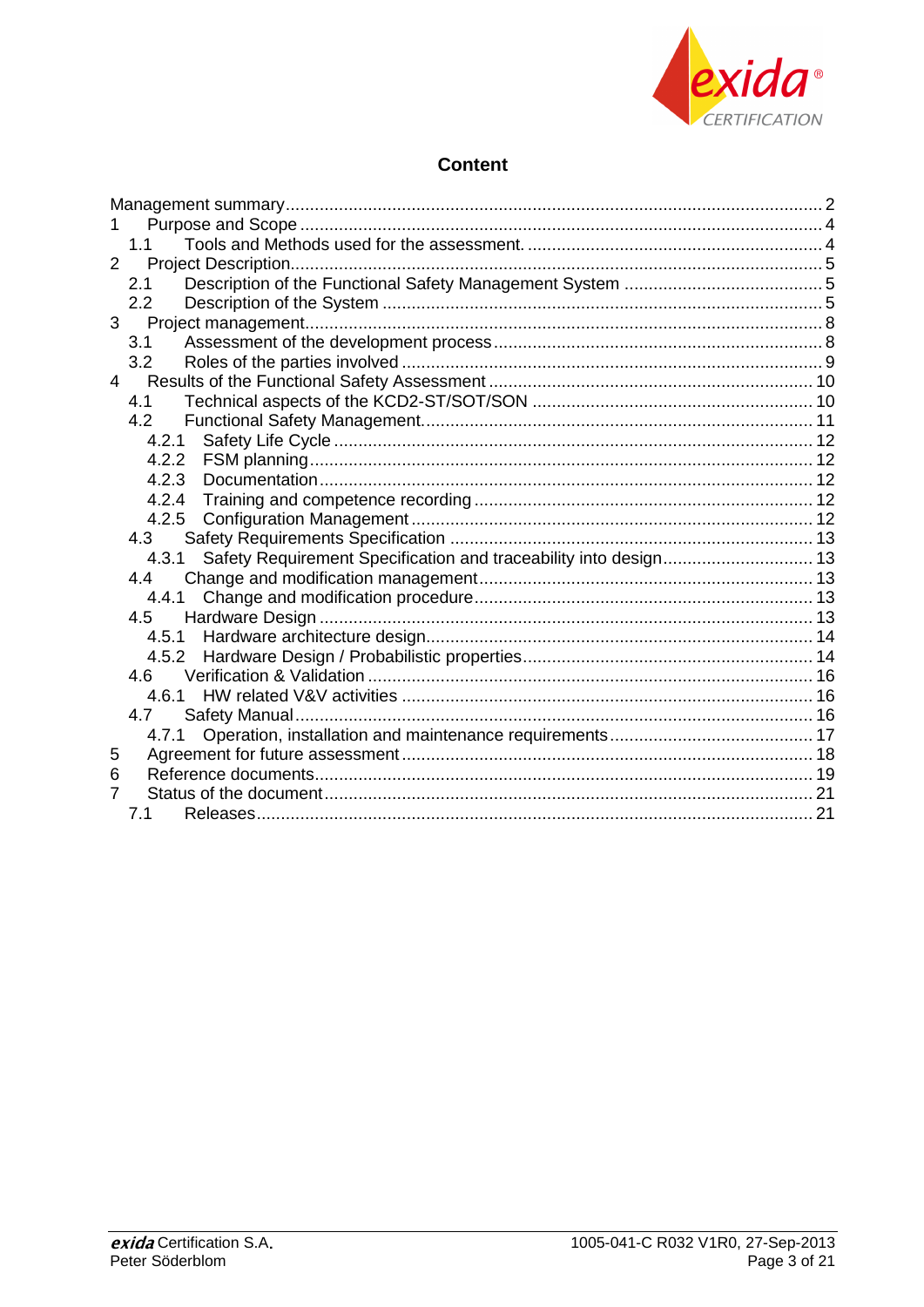

# **1 Purpose and Scope**

This document describes the results of the

Full Functional Safety Assessment according to IEC 61508:2010

of the product development processes according to the safety lifecycle phases 9 and 10 of IEC 61508-1. The purpose of the assessment was to investigate the compliance of:

- the KCD2-ST/SOT/SON with the technical IEC 61508-2 requirements for SIL 2 and the derived product safety property requirements

and

- the KCD2-ST/SOT/SON development processes, procedures and techniques as implemented for the safety-related deliveries with the managerial IEC 61508-1 and -2 requirements for SIL 2.

It was not the purpose to assess the fulfillment of the statement of conformance from Pepperl+Fuchs GmbH for the following European Directives;

- EMC Directive
- Low Voltage Directive
- ATEX Directive

The correct execution of all activities that lead to the statement of Conformance to these European Directives is in the responsibility of Pepperl+Fuchs GmbH and builds a basis for the certification.

It was not the purpose of the assessment / audits to investigate the quality management system of Pepperl+Fuchs GmbH versus ISO 9001 and ISO 9000-3 respectively.

The assessment has been carried out based on the quality procedures and scope definitions of *exida* Certification S.A

#### **1.1 Tools and Methods used for the assessment.**

This assessment was carried out by using the *exida* Certification assessment documents, templates and checklists which are derived from the Safety Case DB tool. The expectations for a positive judgment of the assessor are documented within this tool.

The assessment was based on a set of document templates, e.g. for the document review & assessment comments and the assessment plan.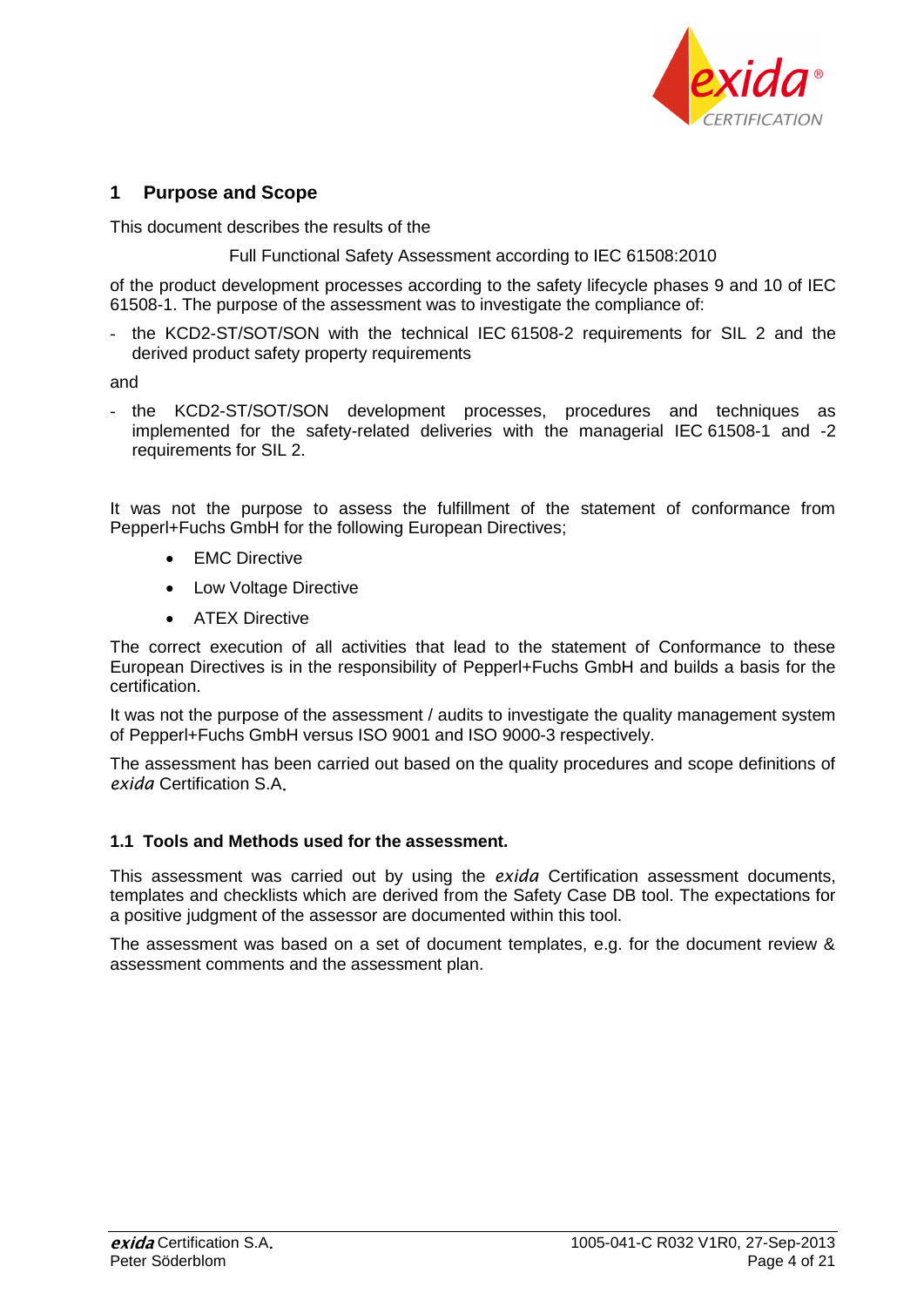

# **2 Project Description**

## **2.1 Description of the Functional Safety Management System**

The functional safety management system is implemented by the use of the functional safety management plan contained in the V&V plan and addendums [D1], the P+F Development process [D2] and the related planning documents, which describe the activities in detail. The V&V plan shows the implementation of a safety life cycle model which adopts the V-model as described in IEC 61508.

The related planning documents are mainly the configuration management plan, the test plan and a set of templates and guidelines.

Evidence for the fulfilment of the detailed requirements has been collected in a FSM Justification section in the V&V plan [D1], which was subject to the assessment.

## **2.2 Description of the System**

The KCD2-ST/SOT-(Ex)1.LB(.SP) devices are isolated switch amplifiers which provide the power for NAMUR sensors and convert the sensors supply current into a digital output signal (transistor output). The input of the KCD2-ST/SOT-(Ex)1.LB(.SP) controls two transistor outputs (ST: active outputs / SOT: passive outputs). With DIP switch S1 the output mode can be inverted. With DIP switch S2 the second output can either be configured to follow Output 1 or as a diagnostic output which indicates when a Short Circuit / Open Circuit is present in the loop.

The KCD2-ST/SOT-(Ex)2(.SP) devices are isolated switch amplifiers which provide the power for NAMUR sensors and convert the sensors supply current into a digital output signal (transistor output). Each input of the KCD2-ST/SOT-(Ex)2(.SP) controls one transistor output (ST: active output / SOT: passive output). With DIP switch S1 and S2 the output mode can be inverted.

The KCD2-SON-Ex1(.SP), KCD2-SON-Ex2(.SP), KCD2-SON-Ex1.R1 and KCD2-SON-Ex2.R1 devices are isolated switch amplifiers which provide the power for NAMUR sensors in the hazardous area and convert the sensors supply current into a line fault transparent (LFT) output signal. The input of the KCD2-SON-Ex1\* controls two passive transistor outputs while each input of the KCD2-SON-Ex2\* controls one passive transistor output with resistive output characteristic. With DIP switch S1 and S2 the output mode can be inverted. This means that the customer can decide whether a low or a high input current leads to a low impedance respectively high impedance output.

The device variants KCD2-SON-Ex1.R1 and KCD2-SON-Ex2.R1 have output impedances which are modified for compatibility with the Yokogawa ProSafe digital input card SDV144. The modification is a minor change of the output circuitry where the safety relevant behaviour is unchanged.

All devices with .SP use removable spring terminals instead of removable screw terminals.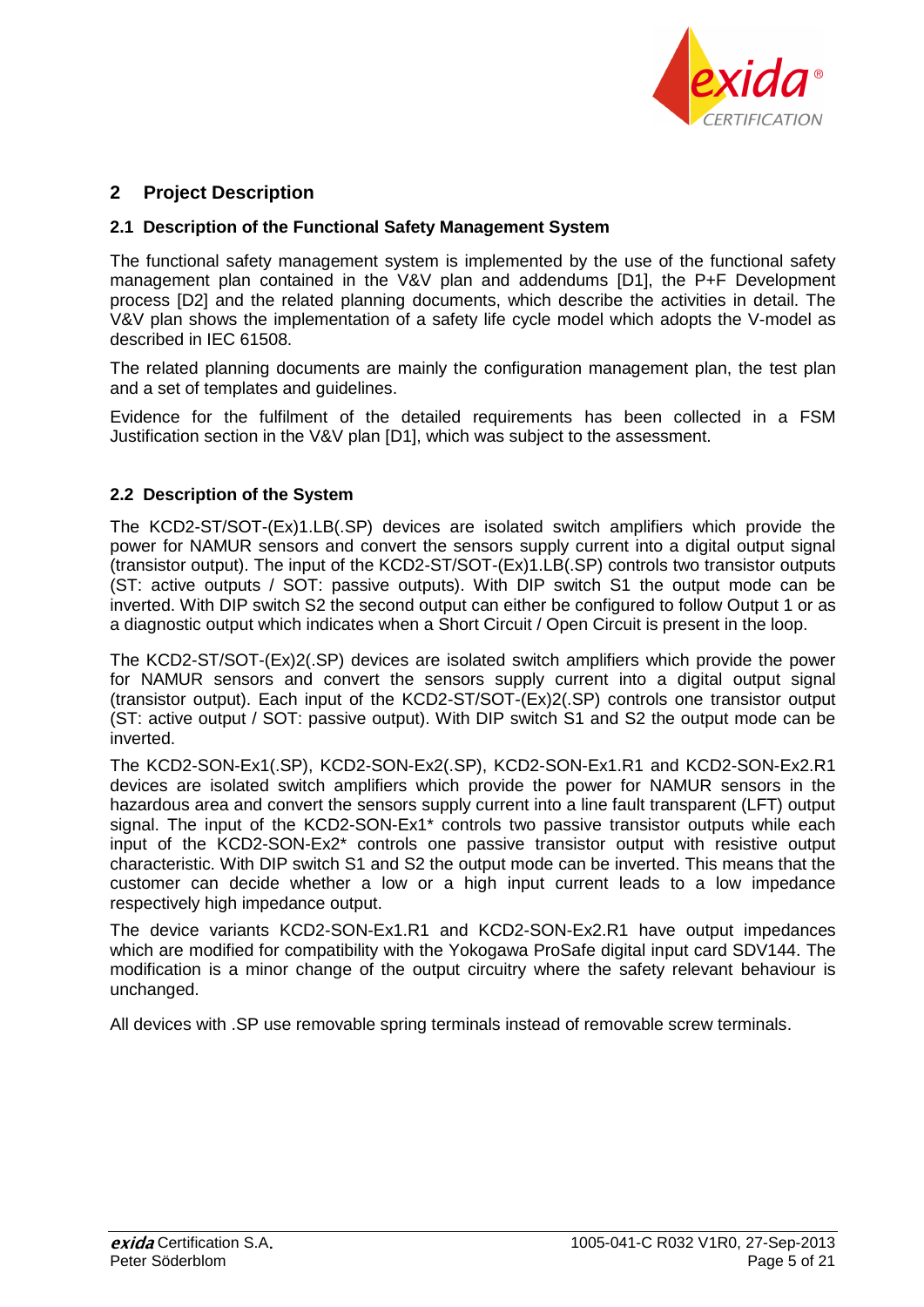



**Figure 1 KCD2-SOT-Ex1.LB, KCD2-SOT-Ex1.LB.SP, KCD2-SOT-1.LB and KCD2-SOT-1.LB.SP**



**Figure 2 KCD2-SOT-Ex2, KCD2-SOT-Ex2.SP, KCD2-SOT-2 and KCD2-SOT-2.SP**



**Figure 3 KCD2-ST-Ex1.LB, KCD2-ST-Ex1.LB.SP, KCD2-ST-1.LB and KCD2-ST-1.LB.SP**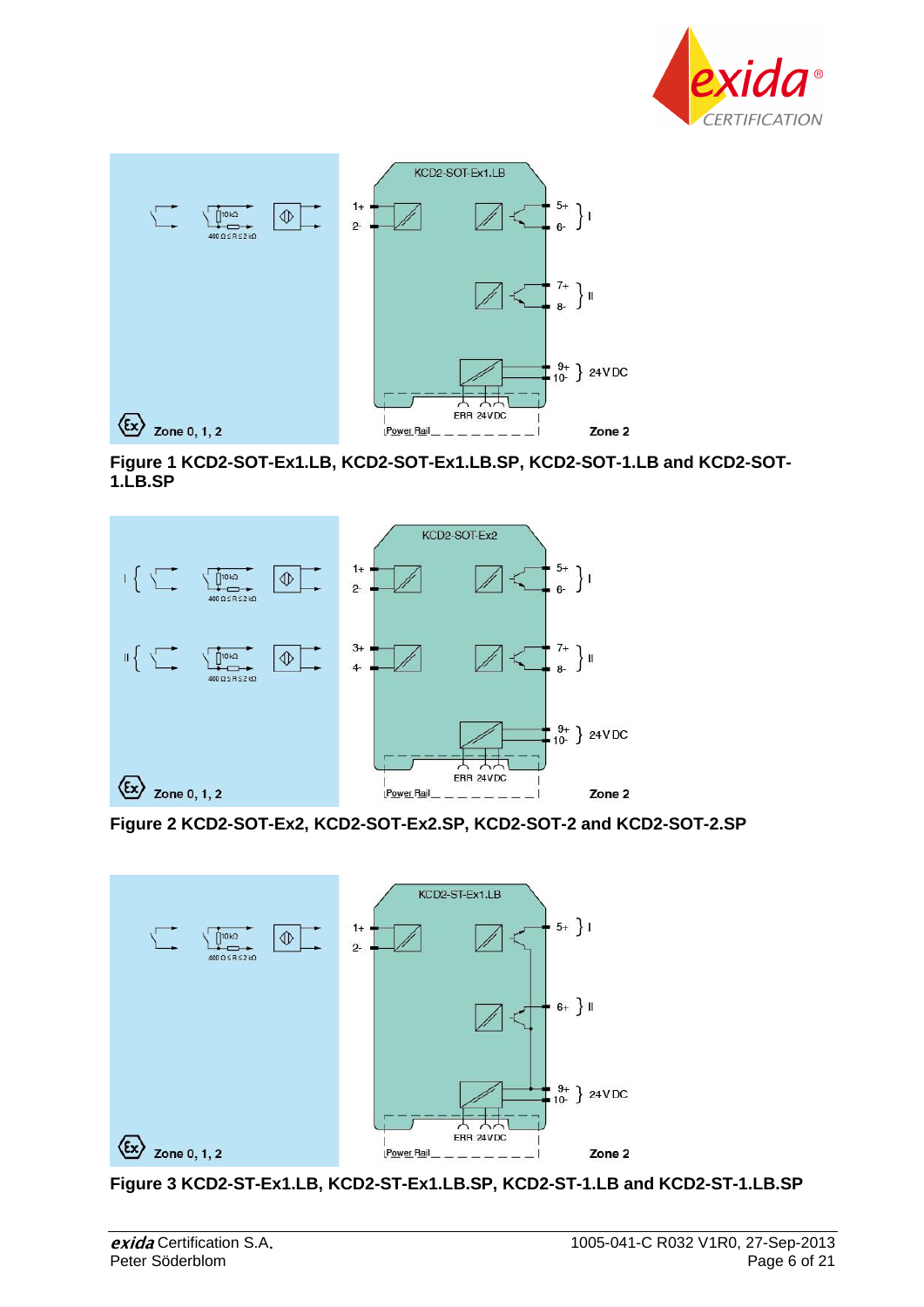



**Figure 4 KCD2-ST-Ex2, KCD2-ST-Ex2.SP, KCD2-ST-2 and KCD2-ST-2.SP**



**Figure 5 KCD2-SON-Ex1 and KCD2-SON-Ex1.SP**



**Figure 6 KCD2-SON-Ex1.R1**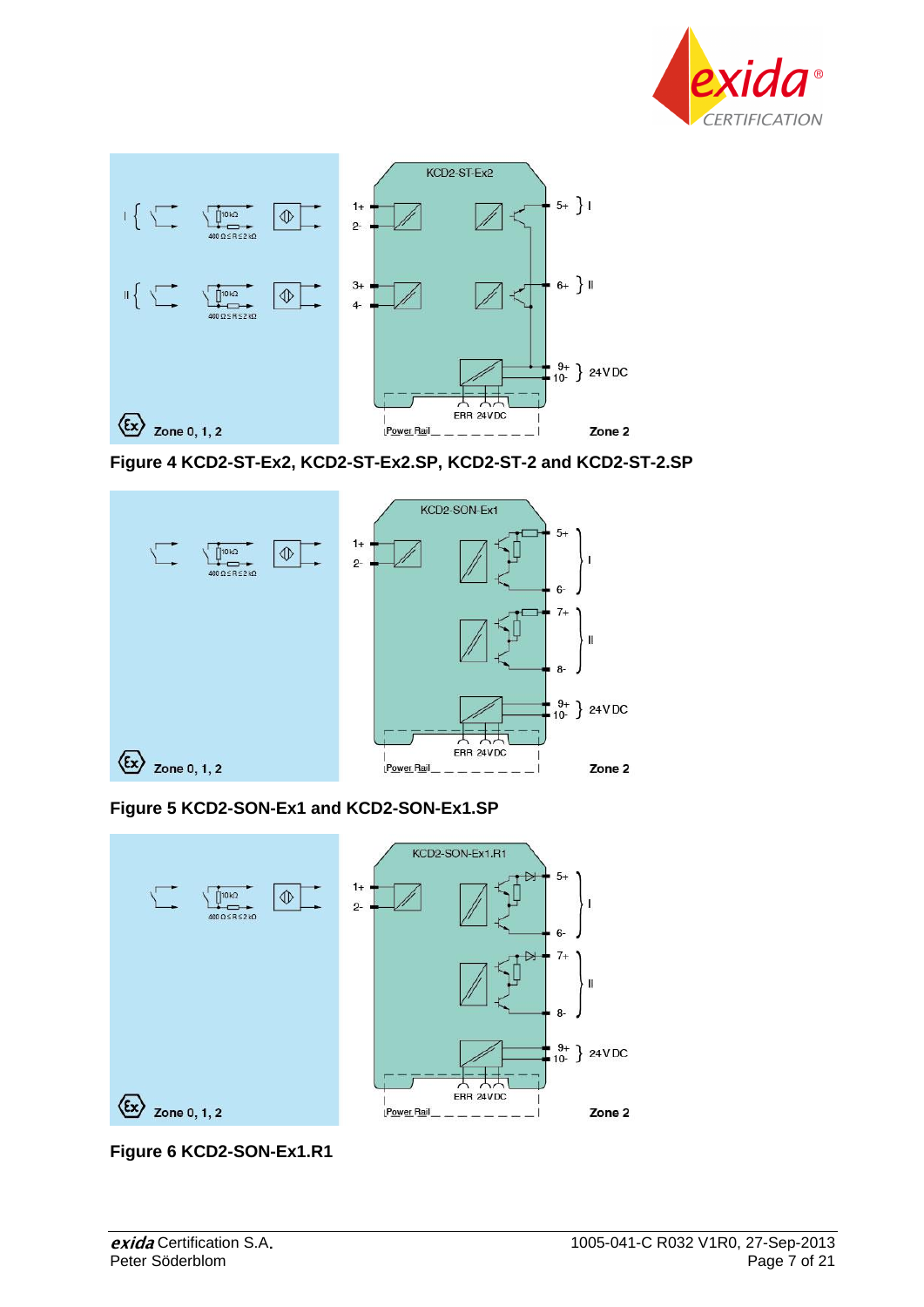



## **Figure 7 KCD2-SON-Ex2 and KCD2-SON-Ex2.SP**



**Figure 8 KCD2-SON-Ex2.R1**

## **3 Project management**

## **3.1 Assessment of the development process**

The development audit was closely driven by subsets of the IEC 61508 requirements. That means that the Functional Safety Management related requirements were grouped together according their related objectives. The detailed answers to the requirements, i.e. the justification reports, (Design description [D4] - technical requirements and V&V Plan [D1] – process requirements) were subject to the assessment. This assessment of the justification reports was supplemented by the prior review of documents.

The assessment was planned by *exida* Certification S.A. [R3] and agreed with Pepperl+Fuchs GmbH.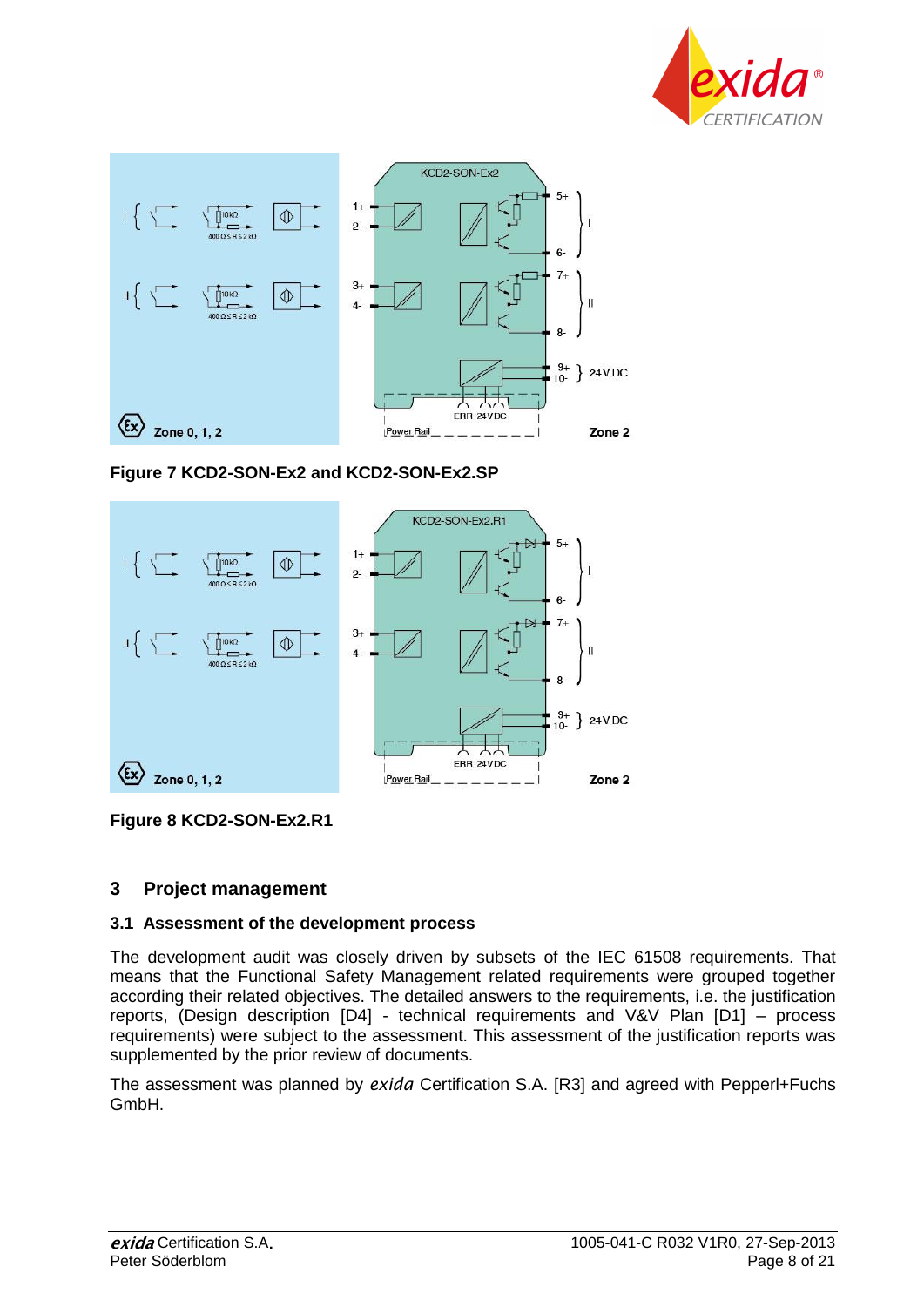

The following IEC 61508 objectives were subject to detailed auditing at Pepperl+Fuchs GmbH:

- FSM planning, including
	- o Safety Life Cycle definition
	- o Scope of the FSM activities
	- o Documentation
	- o Activities and Responsibilities (Training and competence)
	- $\circ$  Configuration management
- Safety Requirements Specification
- Change and modification management
- Hardware architecture design process, techniques and documentation
- Hardware design / probabilistic
- Hardware and system related V&V activities including documentation, verification
	- o Integration and fault insertion test strategy
- System Validation
- Hardware-related operation, installation and maintenance requirements

The project teams, not individuals were audited.

The development audit of the KCD2-ST/SOT/SON project was performed in Mannheim 17 – 19 Apr 2013.

# **3.2 Roles of the parties involved**

Pepperl+Fuchs GmbH

Represents the designer of the safety related KCD2-ST/SOT/SON and the investigated organization. The following teams / responsible persons were audited:

- Project Management
- System Architect
- Safety Manager
- Safety Coordinator

# *exida* Certification S.A.

Set up and structure of the assessment and audit process, extracted the requirements for the assessment and audit from the IEC 61508 standard and guided through the audit.

The activities were done by exida Certification S.A. as an independent organization. The assessment was performed by Peter Söderblom who was not involved in the execution of the audited activities.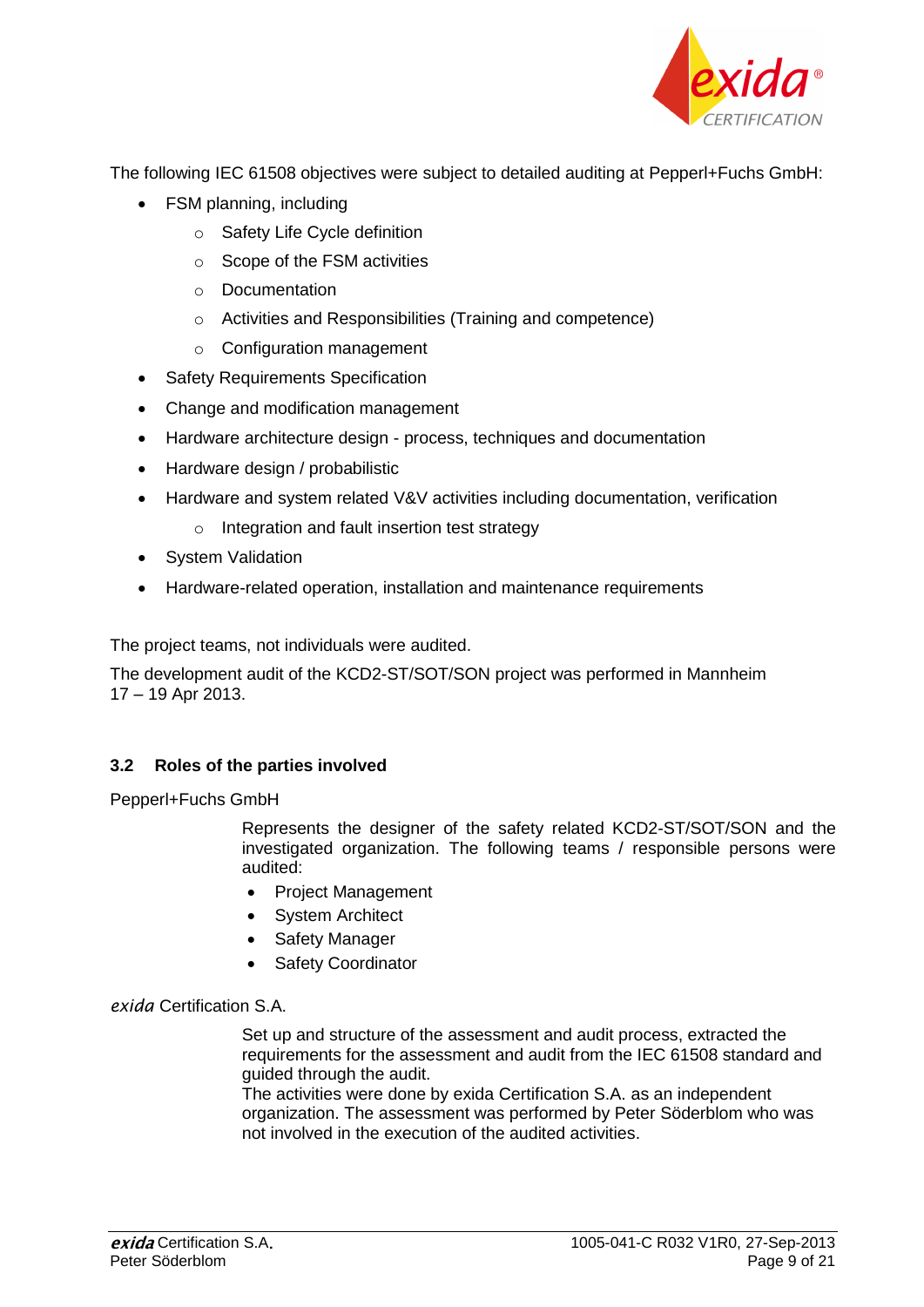

# **4 Results of the Functional Safety Assessment**

*exida* Certification S.A. assessed the development process used by Pepperl+Fuchs GmbH for this development project against the objectives of IEC 61508 parts 1 and 2. The results of the pre-assessment are documented in [R1].

All objectives have been successfully considered in the Pepperl+Fuchs GmbH development processes for the KCD2-ST/SOT/SON development.

*exida* Certification S.A. assessed the safety case prepared by Pepperl+Fuchs GmbH, including a set of documents, against the functional safety management requirements of IEC 61508. This was done by a pre-review of the completeness of the related requirements and then a spot inspection of certain requirements, before the development audit.

The safety case demonstrated the fulfillment of the functional safety management requirements of IEC 61508-1 and 2.

The detailed development audit (see [R2]) investigated the compliance with IEC 61508 of the processes, procedures and techniques as implemented for the Pepperl+Fuchs GmbH KCD2- ST/SOT/SON development project.

The investigation was executed using subsets of the IEC 61508 requirements tailored to the work scope of the development team.

The result of the assessment shows that the  $KCD2-S(O)T-(Ex)^{*}(.LB)(.SP)$  with hardware version 05-5912A and KCD2-SON-(Ex)\*(.R1)(.SP) with hardware version 05-6666A are capable for use in SIL 2 applications, when properly designed into a Safety Instrumented Function per the requirements in the Safety Manual.

Some areas of improvement were nevertheless identified. The recommended improvements given are generally required to formally show the compliance to IEC 61508. However, Pepperl+Fuchs GmbH was able to demonstrate with respect to the size of the project (limited number of people) and the specific complexity of the product that the objectives of the related areas have been successfully met. More details can be found in the chapter below.

## **4.1 Technical aspects of the KCD2-ST/SOT/SON**

The device KCD2-ST/SOT-(Ex)\* can be used as interface between Namur sensors in the field and digital inputs e.g. of a PLC in the control area. The current input signal is compared with a fixed limit value and the output is controlled accordingly. Also the signal LED is indicating the output state. The line fault detection can be configured by the DIP switch S3 (KCD2-ST/SOT- (Ex)2 – S3 / S4) to block the output in non-conducting state. With DIP switch S1 (KCD2- ST/SOT-(Ex)2 – S1 / S2) the output mode can be inverted. This means the End-user can decide whether a low or a high input current leads to a conducting respectively non-conducting output. The safe state is a de-energized / non-conducting output. This is a single channel Type A (HFT=0) system with low complexity and with built-in Short Circuit and Open Loop detection in HW. The line fault detection (DIP switch S3 / S4) is mandatory for KCD2-ST/SOT-(Ex)\* when used as a part of a safety instrumented function. There is also an under-voltage detection included but this is considered as a part of the safety function. The two channels of KCD2- ST/SOT-(Ex)2 are not intended to be used in a single safety instrumented function, e.g. to increase the hardware fault tolerance. The two channels can be used in two separate and independent safety instrumented functions.

#### **For KCD2-ST/SOT-(Ex)1.LB(.SP) only:**

The DIP switch S2 can be used to configure Output 2 to follow Output 1 and thus being suitable as a second safety related output or indicate if a loop fault is present and thus NOT being suitable for safety related functions.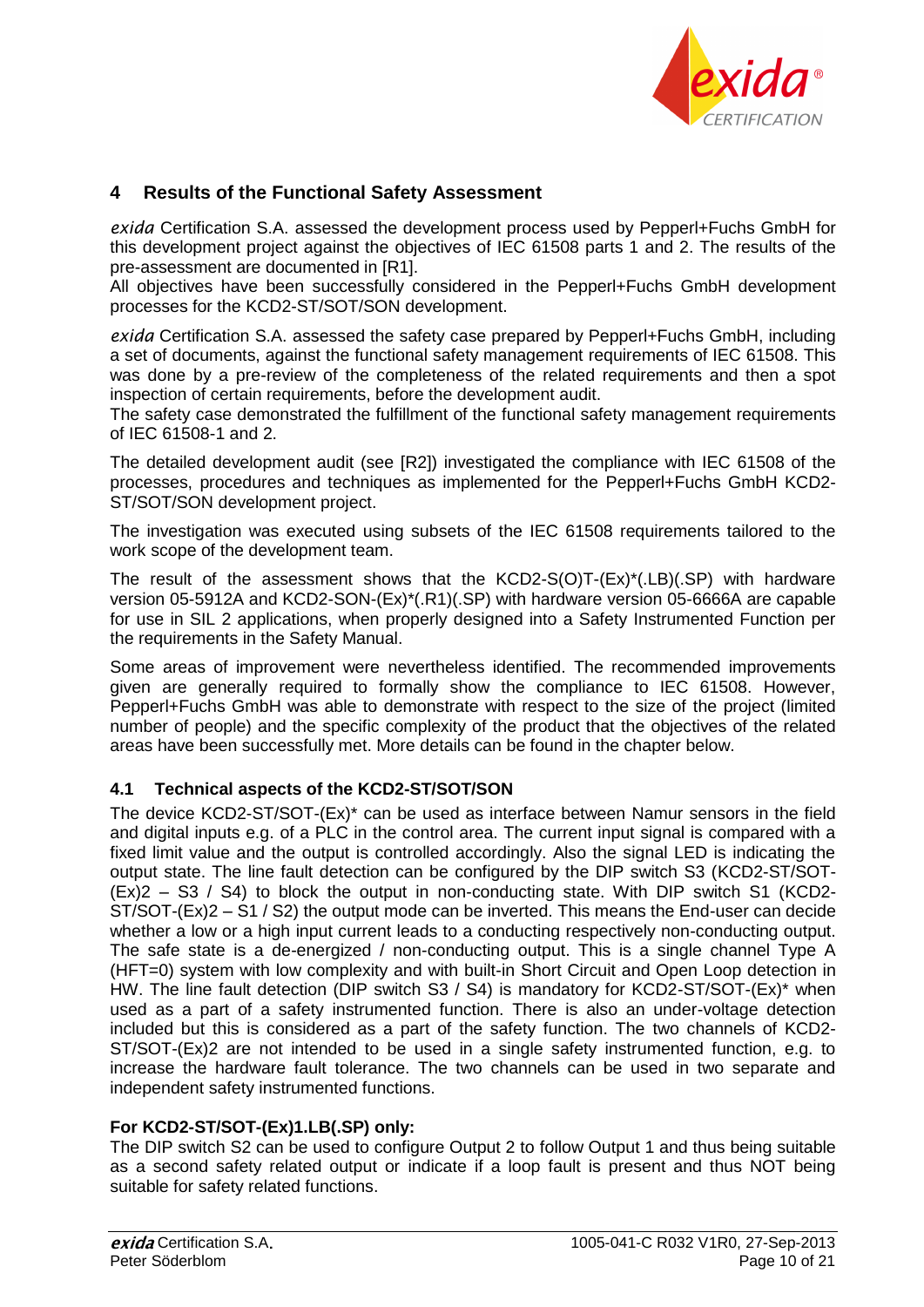

The device KCD2-SON-Ex\* can be used as interface between Namur sensors located in hazardous areas and digital inputs e.g. a PLC outside the hazardous area. The current input signal is compared with a fixed limit value and the output is controlled accordingly. Also the signal LED is indicating the output state. The line fault detection can be configured by the DIP switch S3 (KCD2-SON-Ex2 – S3 / S4) to block the output in high impedance state. With DIP switch S1 (KCD2-SON-Ex2 – S1 / S2) the output mode can be inverted. This means the Enduser can decide whether a low or a high input current leads to a low impedance respectively high impedance output. The safe state is a de-energized / high impedance output. This is a single channel Type A (HFT=0) system with low complexity and with built-in Short Circuit and Open Loop detection in HW. The line fault detection (DIP switch S3 / S4) is mandatory for KCD2-SON-Ex\* when used as a part of a safety instrumented function. There is also an undervoltage detection included but this is considered as a part of the safety function. The two channels of KCD2-SON-Ex2 are not intended to be used in a single safety instrumented function, e.g. to increase the hardware fault tolerance. The two channels can be used in two separate and independent safety instrumented functions.

# **4.2 Functional Safety Management.**

## **Objectives of the Functional Safety Management**

The main objectives of the related IEC 61508 requirements are to:

- Structure, in a systematic manner, the phases in the overall safety lifecycle that shall be considered in order to achieve the required functional safety of the E/E/PE safety-related systems.
- Structure, in a systematic manner, the phases in the E/E/PES safety lifecycle that shall be considered in order to achieve the required functional safety of the E/E/PE safety-related systems.
- Specify the management and technical activities during the overall, E/E/PES and software safety lifecycle phases which are necessary for the achievement of the required functional safety of the E/E/PE safety-related systems.
- Specify the responsibilities of the persons, departments and organizations responsible for each overall, E/E/PES and software safety lifecycle phase or for activities within each phase.
- Specify the necessary information to be documented in order that the management of functional safety, verification and the functional safety assessment activities can be effectively performed.
- Document all information relevant to the functional safety of the E/E/PE safety-related systems throughout the E/E/PES safety lifecycle.
- Document key information relevant to the functional safety of the E/E/PE safety-related systems throughout the overall safety lifecycle.
- Select a suitable set of tools, for the required safety integrity level, over the whole safety lifecycle which assists verification, validation, assessment and modification.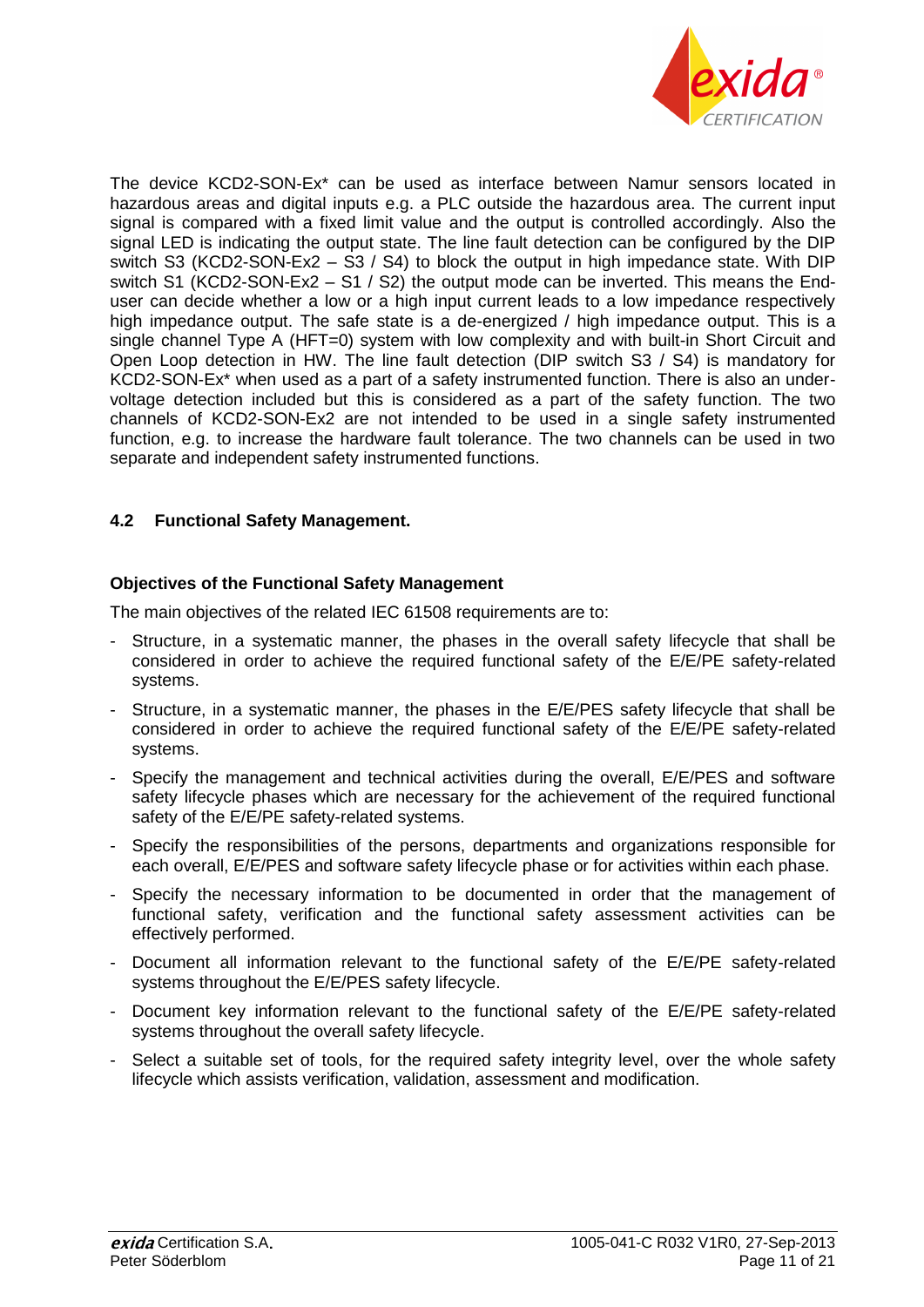

## **4.2.1 Safety Life Cycle**

The development process as described in the V&V plan [D1] and in the P+F Development process [D2] is structured such that all relevant phases of the overall Safety Life Cycle are identified and that different phases are defined with the necessary activities, inputs and outputs.

**Conclusion**: The objectives of the standard are fulfilled by the Pepperl+Fuchs GmbH functional safety management system.

#### **4.2.2 FSM planning**

The V&V plan [D1] and the P+F Development process [D2] define the different development phases together with the corresponding input and output documents, related templates and guidelines. All major activities related to specification, design, implementation, verification and validation are defined and planned in these process documents.

The different roles and responsibilities of the project members are defined. Furthermore the V&V plan [D1] is also used for tracking of the safety activities in the project.

The modification procedures for both the development project and after product release are also described in the V&V plan [D1] and referred by the P+F development process [D2].

**Conclusion**: The objectives of the standard are fulfilled by the Pepperl+Fuchs GmbH functional safety management system.

#### **4.2.3 Documentation**

A set of templates and guidelines which controls the common layout of documents together with basic properties as document name or number, revision and approval identification exists and is part of the normal quality system of Pepperl+Fuchs GmbH.

**Conclusion**: The objectives of the standard are fulfilled by the Pepperl+Fuchs GmbH functional safety management system.

#### **4.2.4 Training and competence recording**

The competence tracking for the project members is contained within the V&V plan [D1]. In addition to the extensive experience in safety and non-safety HW development, the safety competence within the project is also ensured by a separate safety support group including external safety experts which were available throughout the project.

**Conclusion**: The objectives of the standard are fulfilled by the Pepperl+Fuchs GmbH functional safety management system.

#### **4.2.5 Configuration Management**

The handling of configurations is described in the V&V plan [D1]. This includes responsibilities for the activities, the items to be under version control and the defined tools and methods for this.

**Conclusion**: The objectives of the standard are fulfilled by the Pepperl+Fuchs GmbH functional safety management system.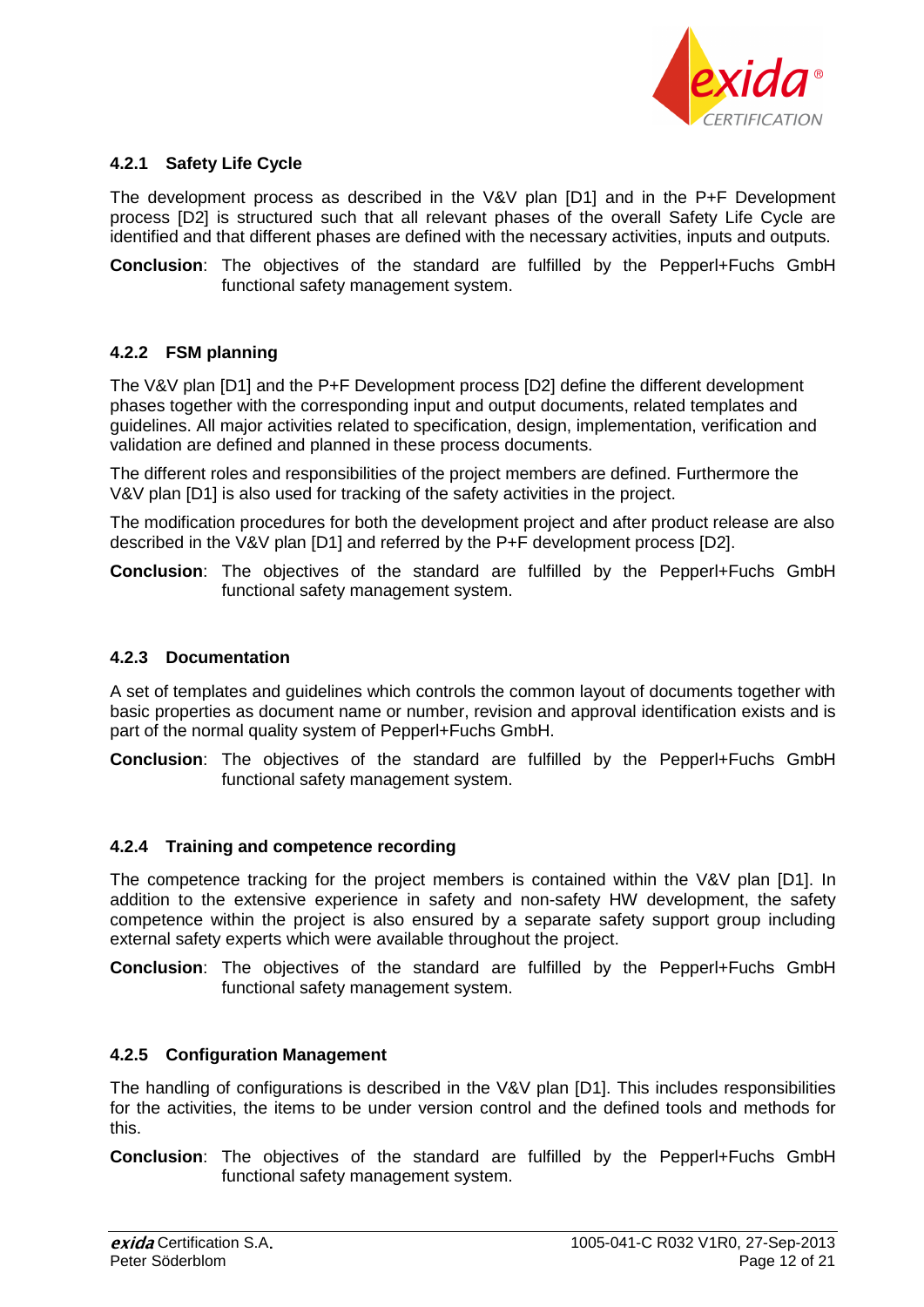

## **4.3 Safety Requirements Specification**

#### **Objectives of the Safety Requirements Specification**

The main objective of the related IEC 61508 requirements is to:

Specify the requirements for each E/E/PE safety-related system, in terms of the required safety functions and the required safety integrity, in order to achieve the required functional safety.

## **4.3.1 Safety Requirement Specification and traceability into design**

The responsibility of the SRS is covered by the Requirements Profile [D3] and supported by the Design Specification [D4]. The requirements Profile contains a background for the project together with a description of the intended use and targeted application areas. Each requirement has an allocation to the responsible person and an identity. The identity both identifies the type of requirement and its safety relevance. The used requirement identity supports requirements traceability both to the Design Specification [D4] and to the V&V Test Specification [D11] (validation test specification).

**Conclusion**: The objectives of the standard are fulfilled by the Pepperl+Fuchs GmbH functional safety management system.

#### **4.4 Change and modification management**

#### **Objectives of change and modification management**

The main objective of the related IEC 61508 requirements is to:

- Ensure that the required safety integrity is maintained after corrections, enhancements or adaptations to the E/E/PE safety-related systems.

#### **4.4.1 Change and modification procedure**

A modification procedure is defined in the V&V plan [D1]. This is implemented for product changes starting with formal validation tests as there is no integration test planned for this Type A product. The defined modification procedure, containing a procedure for Impact Analysis including checklists, in combination with the generic development model fulfils the objectives of IEC 61508.

The handling of the R1 variant of the project, also shows that the modification process as described in the V&V plan [D1] is implemented and followed according the process description. The key document Impact analysis [D13], is used to both describe the change as well as defining the relevant activities and tracking them in the project.

**Conclusion**: The objectives of the standard are fulfilled by the Pepperl+Fuchs GmbH functional safety management system.

#### **4.5 Hardware Design**

#### **Objectives of hardware design**

The main objectives of the related IEC 61508 requirements are to: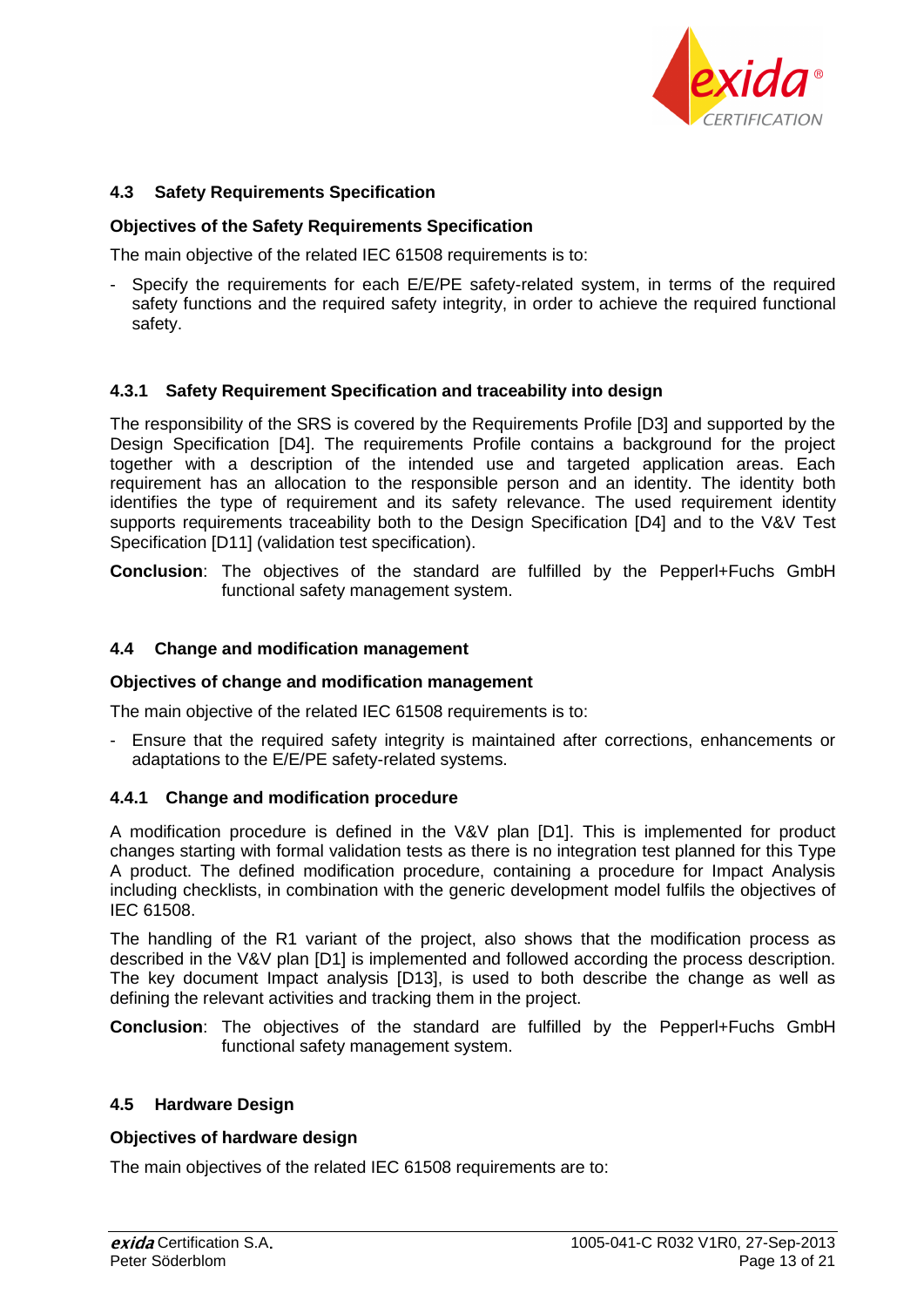

- Create E/E/PE safety-related systems conforming to the specification for the E/E/PES safety requirements (comprising the specification for the E/E/PES safety functions requirements and the specification for the E/E/PES safety integrity requirements).
- Ensure that the design and implementation of the E/E/PE safety-related systems meets the specified safety functions and safety integrity requirements.

#### **Objectives of hardware design / probabilistic properties**

The main objective of the related IEC 61508 requirements is to:

- Ensure that the design and implementation of the E/E/PE safety-related systems meets the specified safety functions and safety integrity requirements.

#### **4.5.1 Hardware architecture design**

The HW architecture is described by the Design Specification [D4]. The hardware design follows the rules of modularization, the use of well-known components and de-rating.

**Conclusion**: The objectives of the standard are fulfilled by the Pepperl+Fuchs GmbH functional safety management system.

#### **4.5.2 Hardware Design / Probabilistic properties**

The detailed HW design is partly described by the Design Specification [D4] and by the circuit diagram [D6]. An FMEDA Report [D5] is documenting the probabilistic calculations for the applicable configurations of the device. The assumptions of the FMEDA are confirmed by a documented Fault Insertion Test [D7].

**Conclusion**: The objectives of the standard are fulfilled by the Pepperl+Fuchs GmbH functional safety management system.

#### **4.5.2.1 FMEDA – KCD2-S(O)T-(Ex)\* – Inverting mode**

The Safe Failure Fraction was confirmed additionally by the Fault insertion tests. The PFH and PFD<sub>AVG</sub> listed below shows SIL 2 capability.

#### **Table 1 Failure rates according to IEC 61508**

| ∕∿s                                     | ∧dd                                | ∧du                         | <b>SFF</b> |
|-----------------------------------------|------------------------------------|-----------------------------|------------|
| 106 $\mathsf{F}\mathsf{I}^{\mathsf{T}}$ | <b>FIT</b><br>.<br>- 1<br>◡.◡<br>. | <b>CIT</b><br>າດ<br>∼∽<br>. | 78%        |

**Table 2 PFDAVG values**

|                  | $T[Proof] = 1$ year                                    |  |
|------------------|--------------------------------------------------------|--|
| $PFH = 29,1E-09$ | $\mathsf{PFD}_\mathsf{AVG} = 1,27\mathsf{E}\text{-}04$ |  |

 $1$  Note that the S category includes failures that do not cause a spurious trip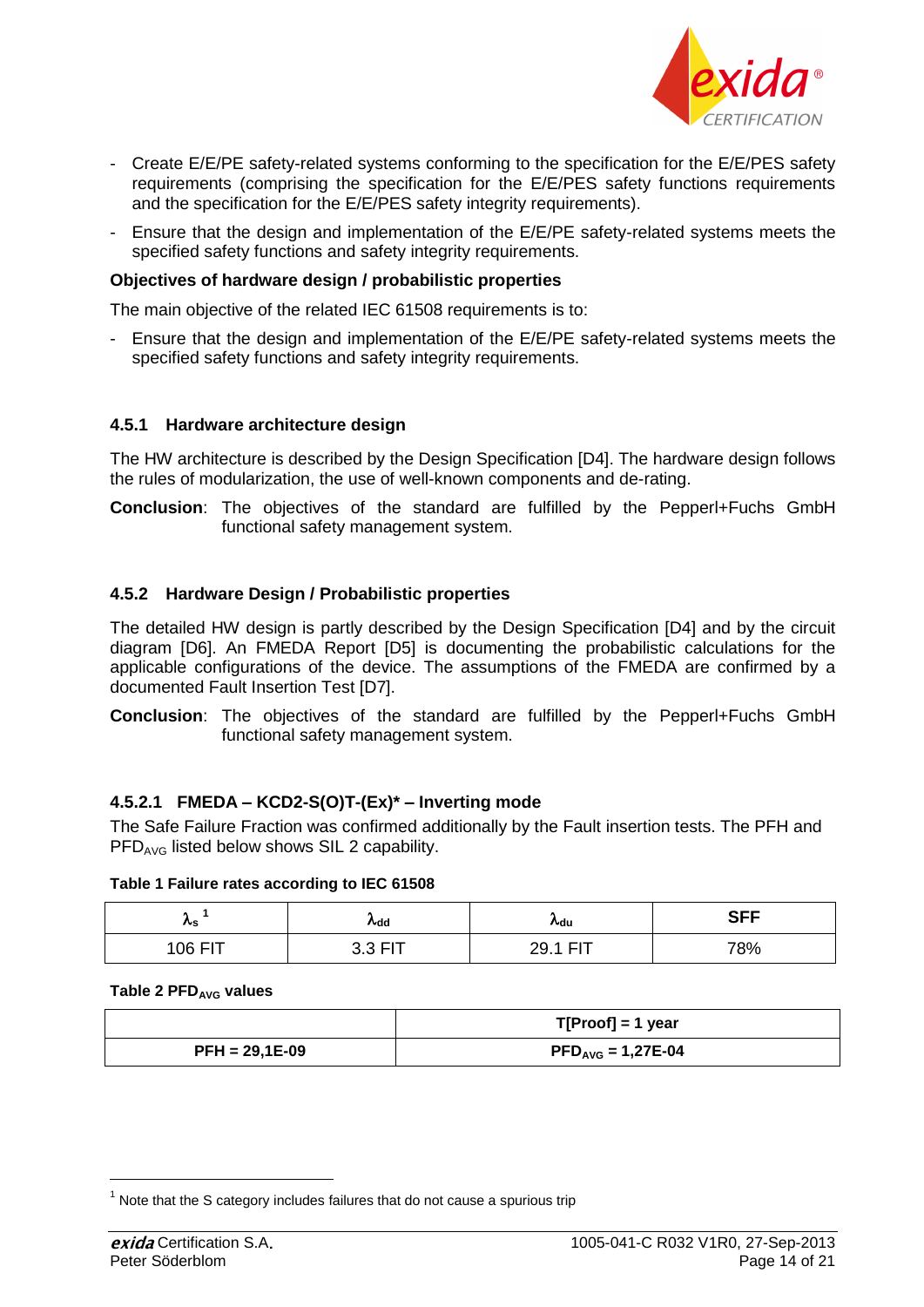

## **4.5.2.2 FMEDA – KCD2-S(O)T-(Ex)\* – Non-inverting mode**

The Safe Failure Fraction was confirmed additionally by the Fault insertion tests. The PFH and PFD<sub>AVG</sub> listed below shows SIL 2 capability.

#### **Table 3 Failure rates according to IEC 61508**

| ∧s       | <b>Add</b> | ∧du        | <b>SFF</b> |
|----------|------------|------------|------------|
| דום לחי  | 22E        | <b>CIT</b> | 80%        |
| <u>ь</u> | v.v        |            |            |

**Table 4 PFDAVG values**

|                  | $T[Proof] = 1$ year                        |
|------------------|--------------------------------------------|
| $PFH = 27,4E-09$ | $\mathsf{PFD}_{\mathsf{AVG}} = 1,20E - 04$ |

#### **4.5.2.3 FMEDA – KCD2-SON-(Ex)\* – Inverting mode**

The Safe Failure Fraction was confirmed additionally by the Fault insertion tests. The PFH and PFD<sub>AVG</sub> listed below shows SIL 2 capability.

#### **Table 5 Failure rates according to IEC 61508**

| -<br>$\mathcal{L}_{\mathbf{S}}$ | $\lambda$ dd | ∧du              | <b>CEE</b><br>ו וט              |
|---------------------------------|--------------|------------------|---------------------------------|
| 108 FIT                         | -            | າຂ ∩<br>. .<br>. | $Q$ 1 0/<br>-70<br>$\mathbf{v}$ |

**Table 6 PFDAVG values**

|                  | $T[Proof] = 1$ year                      |
|------------------|------------------------------------------|
| $PFH = 26,0E-09$ | $\mathsf{PFD}_{\mathsf{AVG}} = 1,14E-04$ |

#### **4.5.2.4 FMEDA – KCD2-SON-(Ex)\* – Non-inverting mode**

The Safe Failure Fraction was confirmed additionally by the Fault insertion tests. The PFH and PFD<sub>AVG</sub> listed below shows SIL 2 capability.

#### **Table 7 Failure rates according to IEC 61508**

| ∕'s     | ∧dd               | ∧ <sub>du</sub>               | <b>CEE</b><br>ו וט |
|---------|-------------------|-------------------------------|--------------------|
| 109 FIT | . EIT<br>ົ<br>◡.◡ | <b>CIT</b><br>24.2.<br>.<br>. | 070/<br>OZ 70      |

#### **Table 8 PFDAVG values**

|                  | $T[Proof] = 1$ year                                      |
|------------------|----------------------------------------------------------|
| $PFH = 24,2E-09$ | $\mathsf{PFD}_{\mathsf{AVG}} = 1,12\mathsf{E}\text{-}04$ |

 $2$  Note that the S category includes failures that do not cause a spurious trip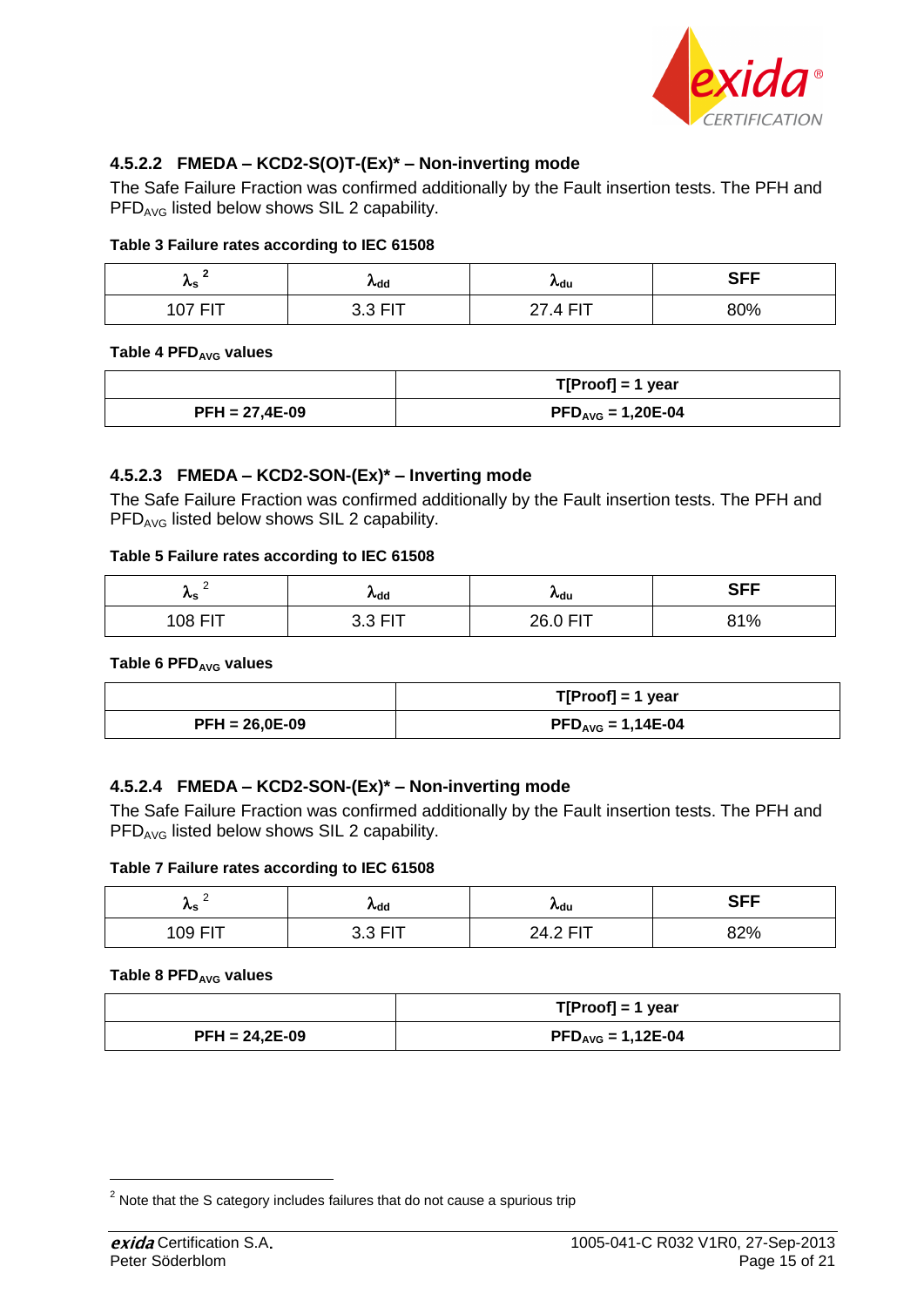

## **4.6 Verification & Validation**

#### **Objectives of HW related verification & validation activities**

The main objectives of the related IEC 61508 requirements are to:

- Demonstrate, for each phase of the overall, E/E/PES and software safety lifecycles (by review, analysis and/or tests), that the outputs meet in all respects the objectives and requirements specified for the phase.
- Test and evaluate the outputs of a given phase to ensure correctness and consistency with respect to the products and standards provided as input to that phase.
- Integrate and test the E/E/PE safety-related systems.
- Ensure that the design and implementation of the E/E/PE safety-related systems meets the specified safety functions and safety integrity requirements.
- Plan the validation of the safety of the E/E/PE safety-related systems.
- Validate that the E/E/PE safety-related systems meet, in all respects, the requirements for safety in terms of the required safety functions and the safety integrity.

#### **4.6.1 HW related V&V activities**

The V&V plan [D1] defines the required verification activities related to hardware and system including documentation, verification planning, test strategy and requirements tracking to validation test.

All applicable analysis steps as e.g. FMEDA [D5] and de-rating analysis [D7] were planned and verified to be successful. All relevant practical tests as e.g. fault insertion test [D7] and validation tests [D11] were planned and successfully executed [D12].

All specified safety requirements were tracked and successfully validated [D12]. The test specification [D11] contains the required description of the test, acceptance criteria and the documented result. Other applicable aspects as the used configuration and version are documented in order to enable a re-test of the product at a later stage.

**Conclusion**: The objectives of the standard are fulfilled by the Pepperl+Fuchs GmbH functional safety management system.

#### **4.7 Safety Manual**

#### **Objectives of the Safety Manual**

The main objective of the related IEC 61508 requirements is to:

- Develop procedures to ensure that the required functional safety of the E/E/PE safety-related systems is maintained during operation and maintenance.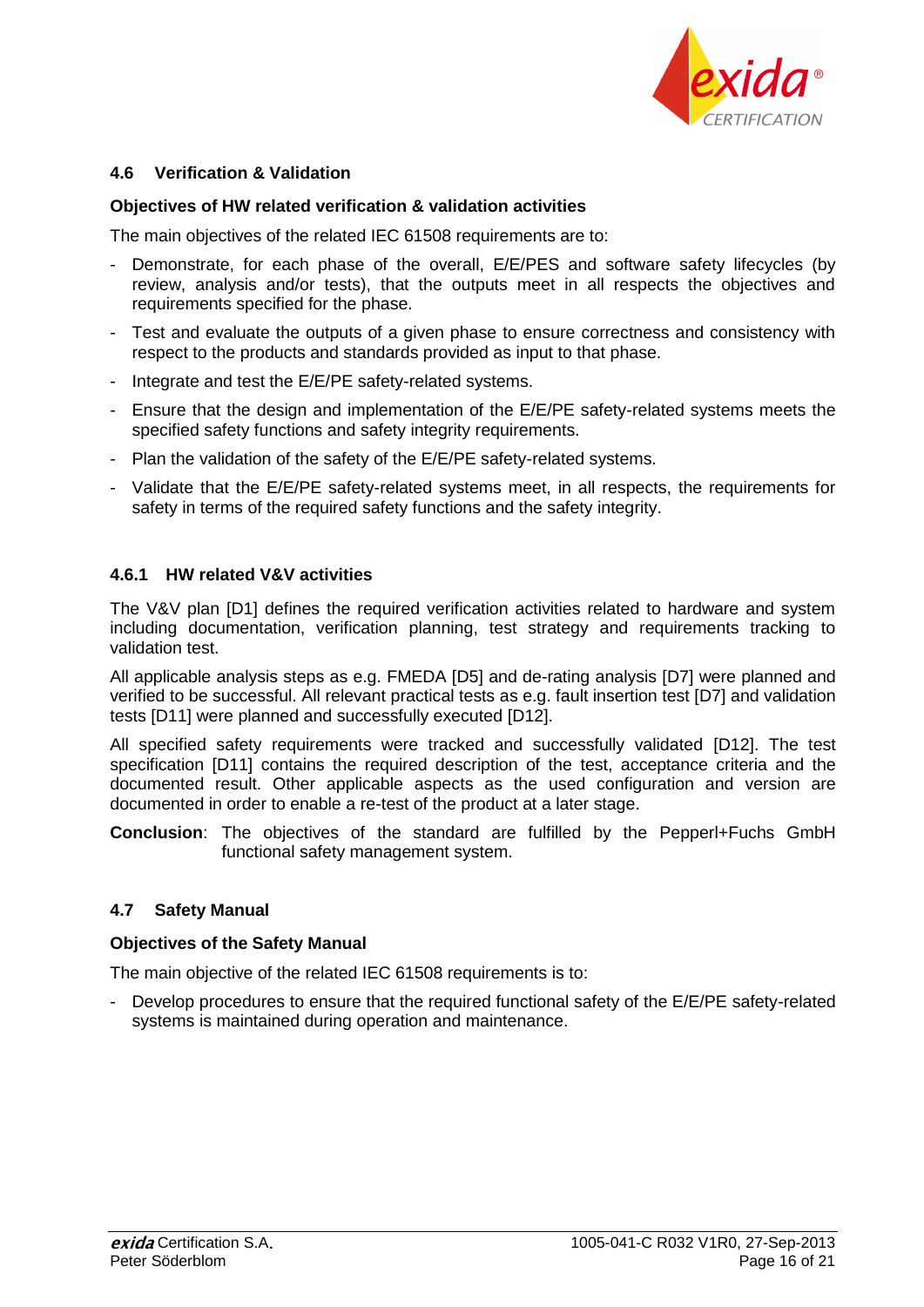

## **4.7.1 Operation, installation and maintenance requirements**

The responsibility of P+F is to provide the end-users with a Safety Manual [D8], with all necessary product information in order to enable a correct and safe engineering of the product in a safety instrumented function. Additionally, the provided information enables the end-user to perform the required verification analysis steps of a safety instrumented function, e.g. SFF, PFD/PFH, proof test interval and procedure, etc. The Safety Manual partly also refers the data sheets which are available of the official web-site for details regarding environmental conditions and other approvals of the product.

**Conclusion**: The objectives of the standard are fulfilled by the Pepperl+Fuchs GmbH functional safety management system.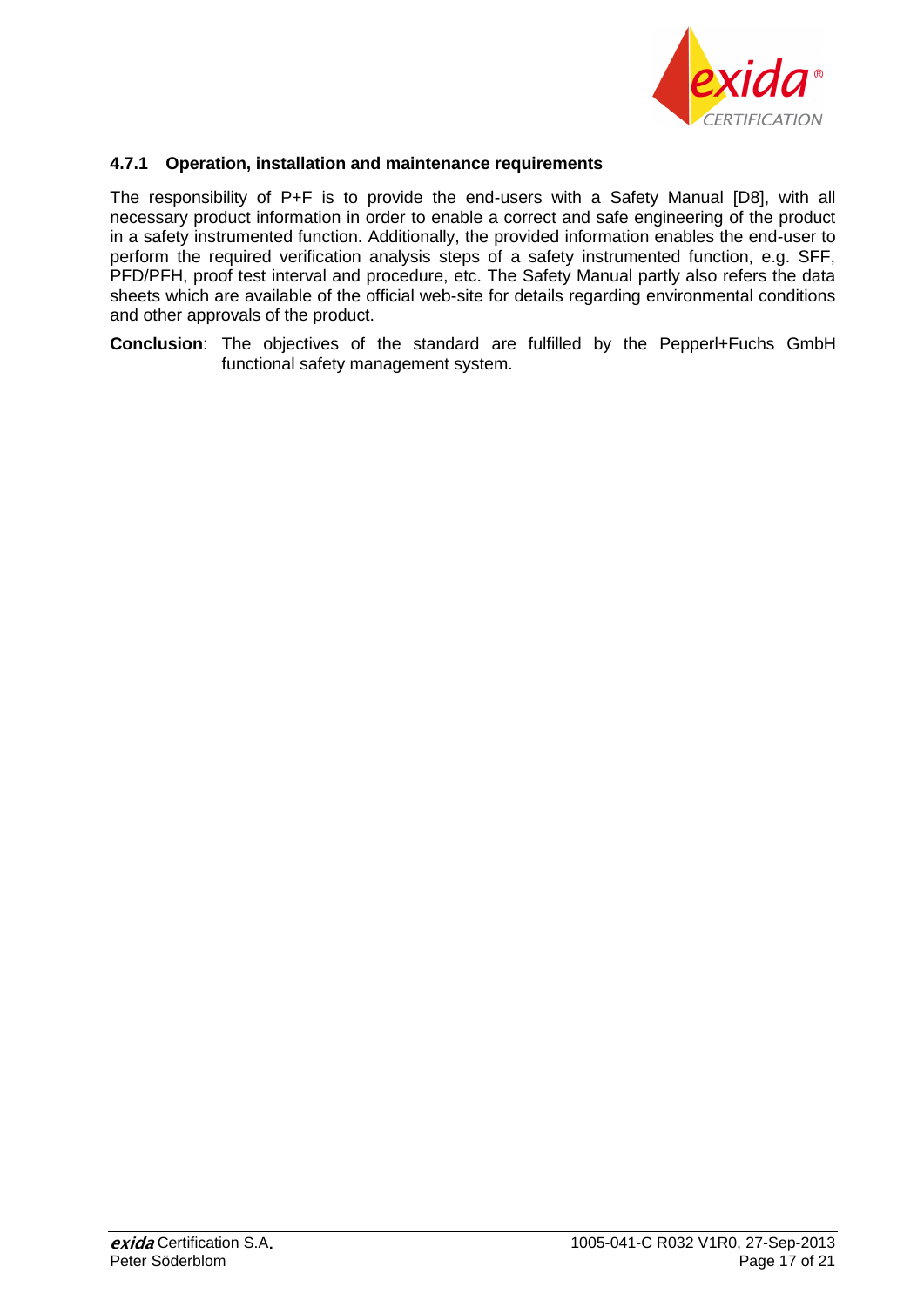

# **5 Agreement for future assessment**

Areas of possible improvements have been identified during the assessment. However, these are not assessed to be in contradiction to an overall positive judgment of the subject.

Recommendations have been given by *exida* Certification S.A. to Pepperl+Fuchs GmbH as confidential information for the following lifecycle phases / sub-phases:

- Documentation
- Safety requirement specification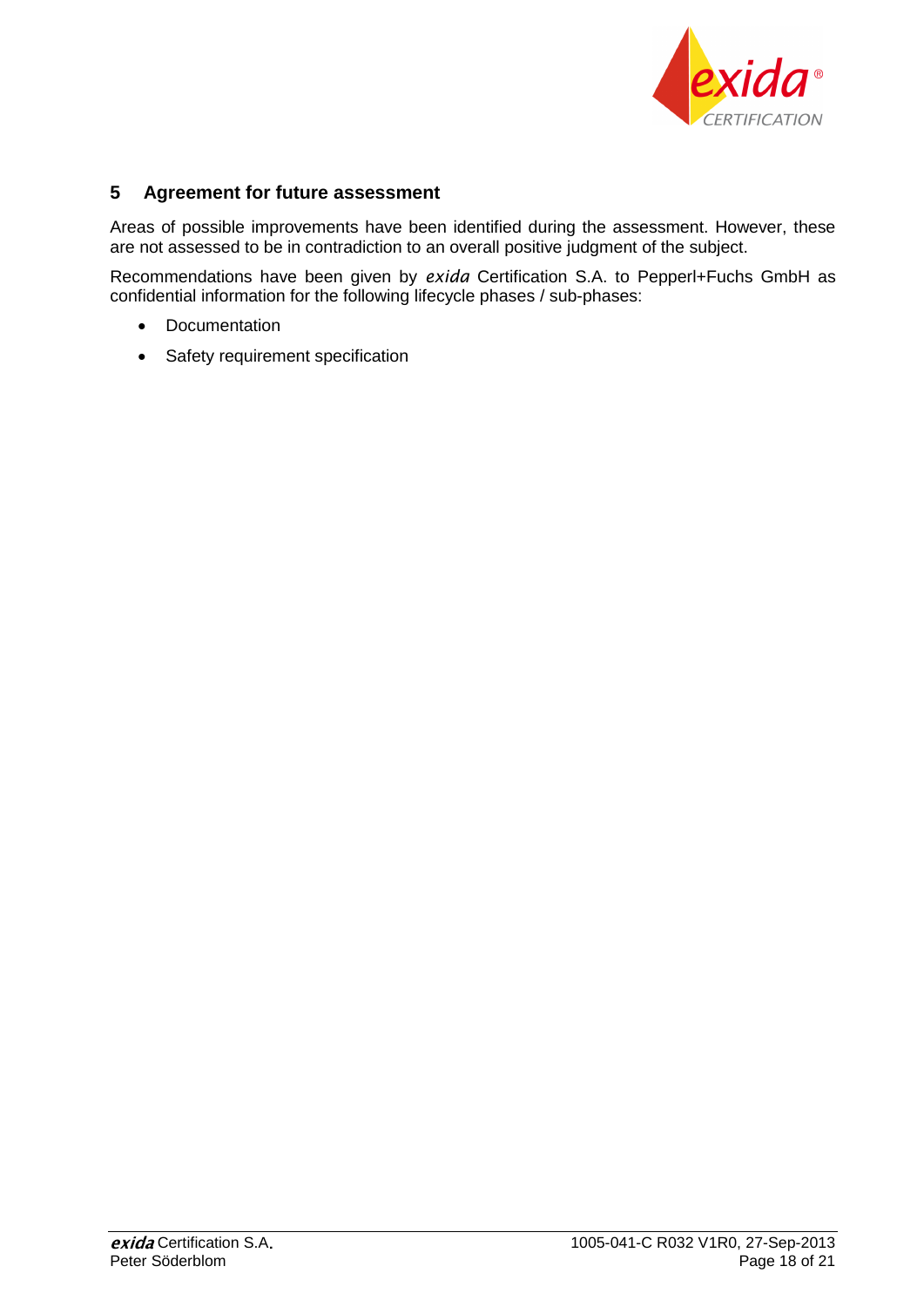

## **6 Reference documents**

The services delivered by *exida* Certification S.A. were performed based on the following standards.

- N1 IEC 61508-1:2010 Functional Safety of E/E/PES; General requirements
- N2 IEC 61508-2:2010 Functional Safety of E/E/PES; Hardware requirements

The assessment delivered by *exida* Certification S.A. was performed based on the audit of the following documents as provided by Pepperl+Fuchs GmbH.

| D <sub>1</sub> | V&V plan<br>KCD2-ST addendum<br>KCD2-SOT addendum<br>KCD2-SON addendum                                                                   | FS0021EA-22B<br>FS-0021EA-22C2<br>FS-0021EA-22C3<br>FS-0021EA-22C4                                                             | 02-Jun-2012<br>04-Jun-2013<br>04-Jun-2013<br>04-Jun-2013                                              |
|----------------|------------------------------------------------------------------------------------------------------------------------------------------|--------------------------------------------------------------------------------------------------------------------------------|-------------------------------------------------------------------------------------------------------|
| D <sub>2</sub> | P+F P02 Product Life Cycle                                                                                                               | P02-03 Development                                                                                                             |                                                                                                       |
| D <sub>3</sub> | <b>Requirements Profile:</b><br>KCD2-ST/SOT/SON                                                                                          | DDE-1526C,                                                                                                                     | 23-May-2012                                                                                           |
| D <sub>4</sub> | Design Specification:<br>KCD2-ST/SOT/SON                                                                                                 | DDE-1526C2,                                                                                                                    | 06-Jun-2012                                                                                           |
| D <sub>5</sub> | <b>FMEDA Report</b>                                                                                                                      | FS-0021EA-20                                                                                                                   | 09-Jan-2012                                                                                           |
| D <sub>6</sub> | Circuit Diagram<br>KCD2-ST-Ex2<br>KCD2-SOT-Ex2<br>KCD-SON-Ex2                                                                            | FS-0021EA-26 7<br>FS-0021EA-26 8<br>FS-0021EA-26 9                                                                             | 24-Oct-2011<br>24-Oct-2011<br>09-Nov-2011                                                             |
| D7             | De-rating analysis,<br><b>Fault Insertion Tests</b>                                                                                      | FS0021EA-26 6,                                                                                                                 | 09-Dec-2011                                                                                           |
| D <sub>8</sub> | <b>Safety Manual</b><br>KCD2-SOT-(Ex)*(.LB)(.SP),<br>$KCD2-ST-(Ex)^*(.LB)(.SP)$<br>KCD2-SON-(Ex)*(.R1)(.SP)                              | TDOCT-3051_ENG,<br>TDOCT-3087_ENG,                                                                                             | 06/2013<br>06/2013                                                                                    |
| D <sub>9</sub> | Data sheets:<br>KCD2-SOT-Ex2<br>KCD2-SOT-1.LB.SP<br>KCD2-ST-Ex2.SP<br>KCD2-ST-1.LB<br>KCD2-SON-Ex1<br>KCD2-SON-Ex2.SP<br>KCD2-SON-Ex2.R1 | FS-0021EA-33,<br>FS-0021EA-33_2,<br>FS-0021EA-33_3,<br>FS-0021EA-33_4,<br>FS-0021EA-33 5<br>FS-0021EA-33 6,<br>FS-0021EA-33_7, | 04-Mar-2013<br>04-Mar-2013<br>04-Mar-2013<br>04-Mar-2013<br>04-Mar-2013<br>04-Mar-2013<br>04-Mar-2013 |
|                | D10 Development Process                                                                                                                  | P02-03 Development                                                                                                             |                                                                                                       |
|                | D11 V&V Test Specifications:<br>KCD2-ST-(Ex)*(.LB),<br>KCD2-SOT-(Ex)*(.LB),<br>KCD2-SON-(Ex)*                                            | FS-0021EA-29A,<br>FS-0021EA-29A2,<br>FS-0021EA-29A3,                                                                           | 06-Jun-2012<br>06-Jun-2012<br>06-Jun-2012                                                             |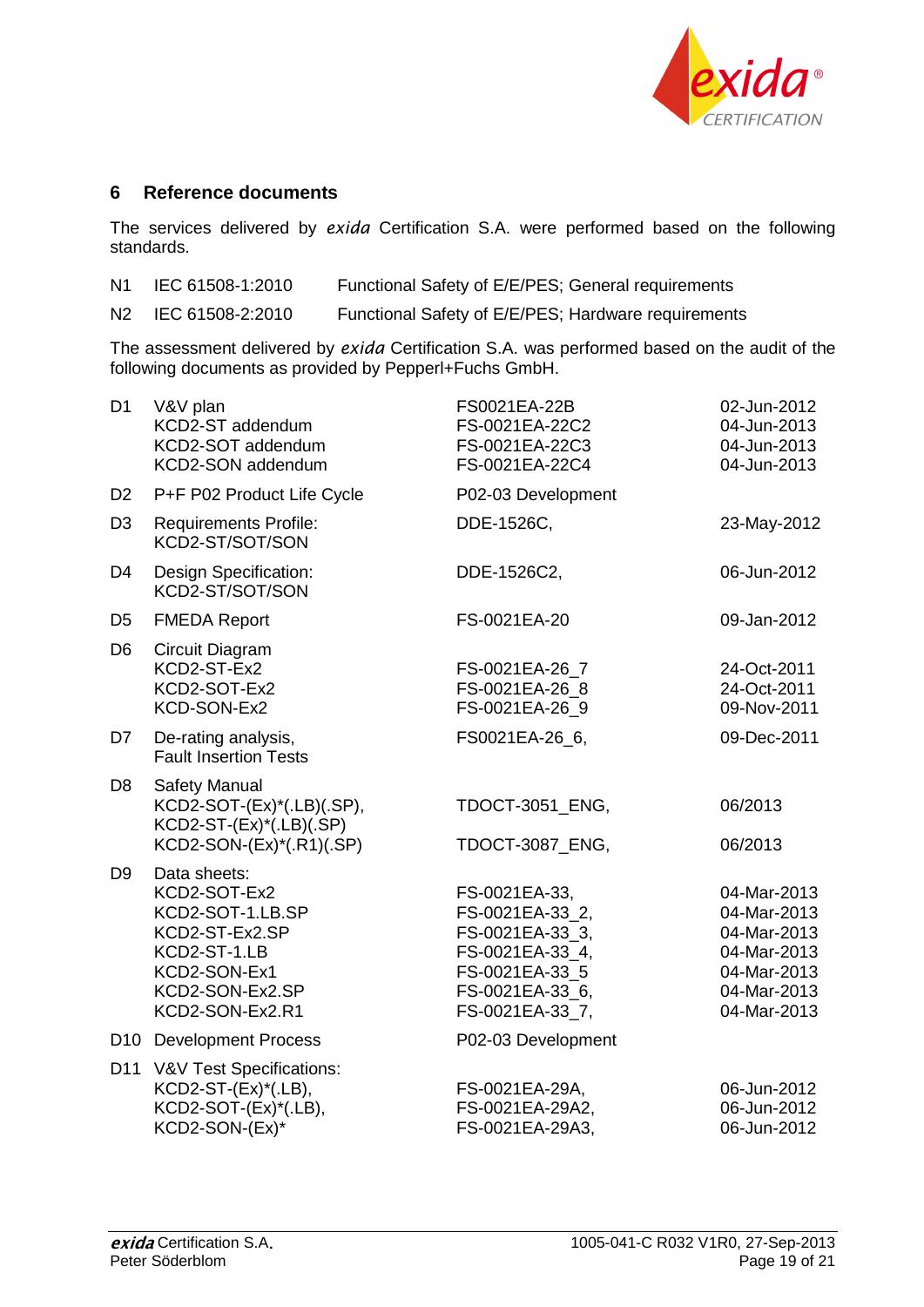

| $KCD2-SOT-(Ex)*(LB)$ , |
|------------------------|
|                        |
|                        |
|                        |

FS-0021EA-30, 11-Jan-2013 FS-0021EA-30\_2, 11-Jan-2013 FS-0021EA-30\_3,<br>13-3747

23-Jan-2013

| D13 Impact analysis: |              |             |
|----------------------|--------------|-------------|
| $KCD2-SON-(Ex)*R1$   | FS-0021EA-25 | 28-Jan-2013 |

The supporting services delivered by *exida* Certification S.A. were documented by the following documents / databases.

- R1 Assessment & Document Review comments R024 V0R3 P+F 1005-041-C
- R2 P+F 1005-041-C R032 Assessment Report, KCD2-ST/SOT/SON (this document)
- R3 P+F 1005-041-C R018 Assessment Plan HiC283\*, V0,R1 August 2010
- R4 P+F 0905-35R1-C R004 Assessment Recommendations V7R0